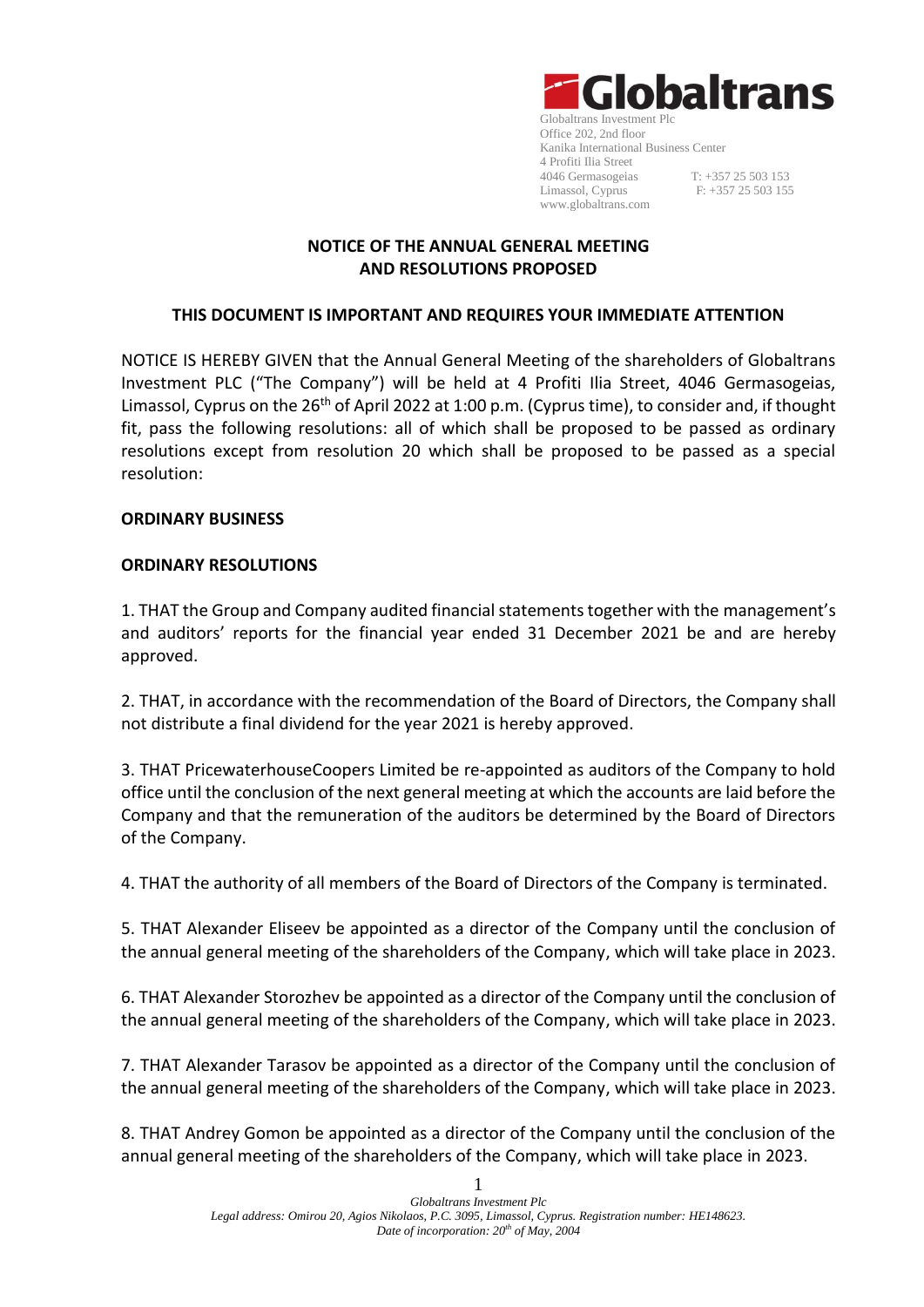9. THAT Elia Nicolaou be appointed as a director of the Company until the conclusion of the annual general meeting of the shareholders of the Company, which will take place in 2023 with an annual gross remuneration of EUR 1 500 (one thousand five hundred).

10. THAT George Papaioannou be appointed as a director of the Company until the conclusion of the annual general meeting of the shareholders of the Company, which will take place in 2023 with an annual gross remuneration of EUR 45 000 (forty five thousand).

11. THAT J. Carroll Colley be appointed as a director of the Company until the conclusion of the annual general meeting of the shareholders of the Company, which will take place in 2023 with an annual gross remuneration of USD 100 000 (one hundred thousand).

12. THAT Johann Franz Durrer be appointed as a director of the Company until the conclusion of the annual general meeting of the shareholders of the Company, which will take place in 2023 with an annual gross remuneration of USD 150 000 (one hundred fifty thousand).

13. THAT Konstantin Shirokov be appointed as a director of the Company until the conclusion of the annual general meeting of the shareholders of the Company, which will take place in 2023.

14. THAT Marios Tofaros be appointed as a director of the Company until the conclusion of the annual general meeting of the shareholders of the Company, which will take place in 2023 with an annual gross remuneration of EUR 1 000 (one thousand).

15. THAT Melina Pyrgou be appointed as a director of the Company until the conclusion of the annual general meeting of the shareholders of the Company, which will take place in 2023.

16. THAT Michael Thomaides be appointed as a director of the Company until the conclusion of the annual general meeting of the shareholders of the Company, which will take place in 2023.

17. THAT Sergey Maltsev be appointed as a director of the Company until the conclusion of the annual general meeting of the shareholders of the Company, which will take place in 2023.

18. THAT Sergey Tolmachev be appointed as a director of the Company until the conclusion of the annual general meeting of the shareholders of the Company, which will take place in 2023.

19. THAT Vasilis P. Hadjivassiliou be appointed as an independent non-executive director of the Company until the conclusion of the annual general meeting of the shareholders of the Company, which will take place in 2023 with an annual gross remuneration of EUR 50 000 (fifty thousand).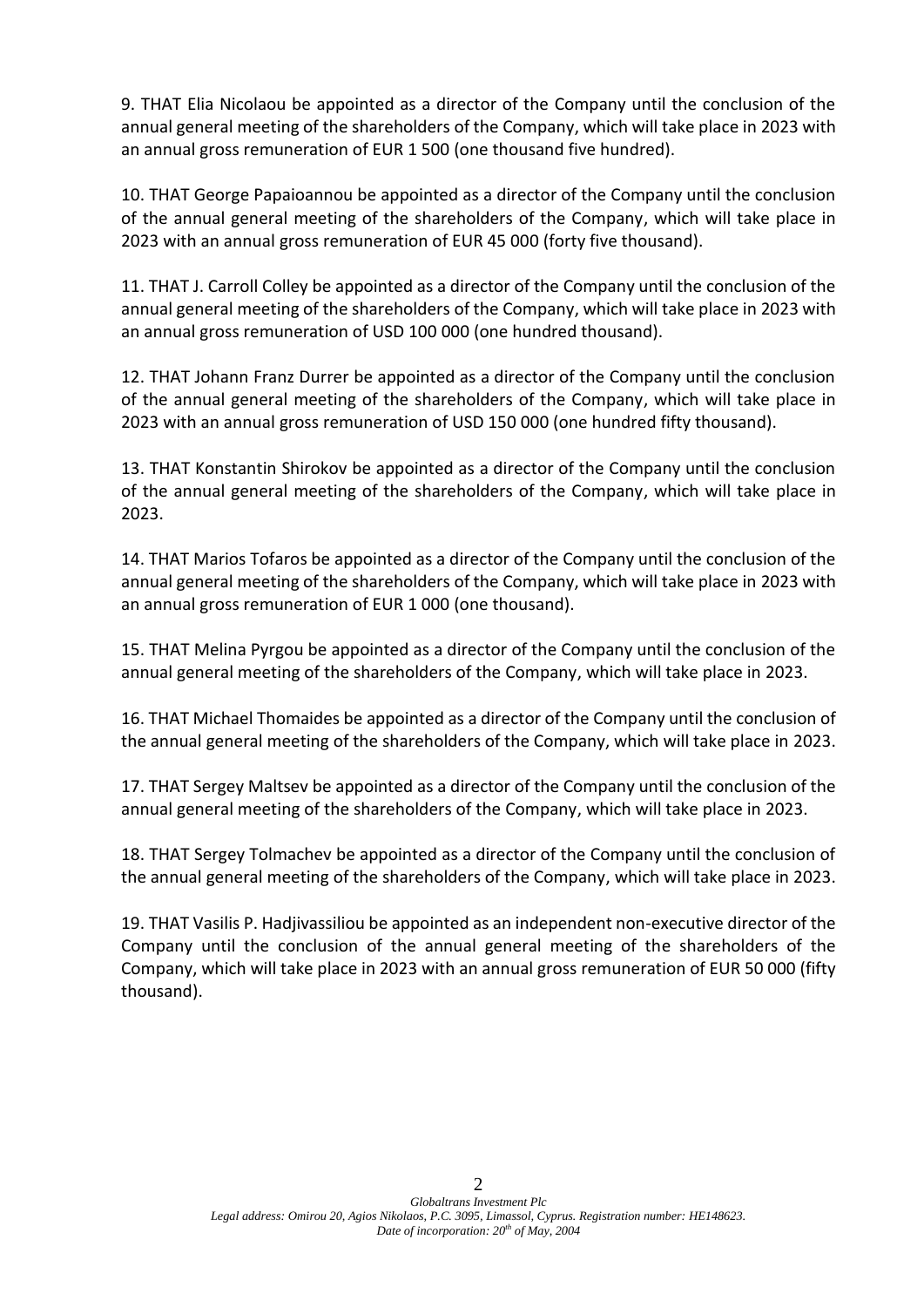#### **SPECIAL BUSINESS**

## SPECIAL RESOLUTION

20. THAT the board of directors of the Company be and is hereby generally and unconditionally authorised to start a new buy-back programme and make market purchases of its Global Depositary Receipts (representing ordinary shares in the Company) listed on the Main Market of the London Stock Exchange and/or on the Moscow Exchange (the "GDRs"), in such manner as the board of directors of the Company may from time to time determine, subject to the provisions of the Companies Law, Cap. 113 (as amended) and the following conditions:

a) The maximum number of GDRs authorised to be acquired shall not exceed (together with the GDRs already held by the Company) 10% of the share capital of the Company;

b) The minimum price (exclusive of expenses) which may be paid for each GDR is its nominal value;

c) the maximum price (exclusive of expenses) which may be paid for each GDR is the higher of: (i) five per cent above the average of the middle market quotations of a GDR as derived from the London Stock Exchange Daily Official List during the period of five trading business days immediately prior to such purchase; and (ii) an amount equal to the higher of the price of the last independent trade of a GDR and the highest current independent bid for a GDR on the trading venue where the purchase is carried out;

d) the maximum price (exclusive of expenses) which may be paid for each GDR on Moscow Exchange is the higher of: (i) price of the last independent trade on Moscow Exchange during the daily prime session T+; or (ii) maximum independent bid on the Moscow Exchange daily prime session T+.

e) for the purposes of (c) and (d) above, in respect of buyback transactions (other than by means of a tender offer) undertaken on Moscow Exchange or London Stock Exchange, the broker will calculate the maximum price in accordance with the price of the last independent trade of a GDR and the highest current independent bid for a GDR on the exchange on which the transaction is proposed to be carried out, unless the board of directors of the Company decides otherwise;

f) payment for the purchased GDRs shall be made through the Company's realised and undistributed profits;

g) this authority shall expire at the close of the Annual General Meeting of the Company to be held in 2023 or 12 months from the date of this resolution (whichever is earlier);

h) a contract to purchase GDRs under this authority may be made before the expiry of this authority; and

i) the Company may hold any GDRs (and the shares represented by such GDRs) acquired pursuant to the authority granted by this resolution for a maximum period of two years from the date of acquisition of the GDRs concerned.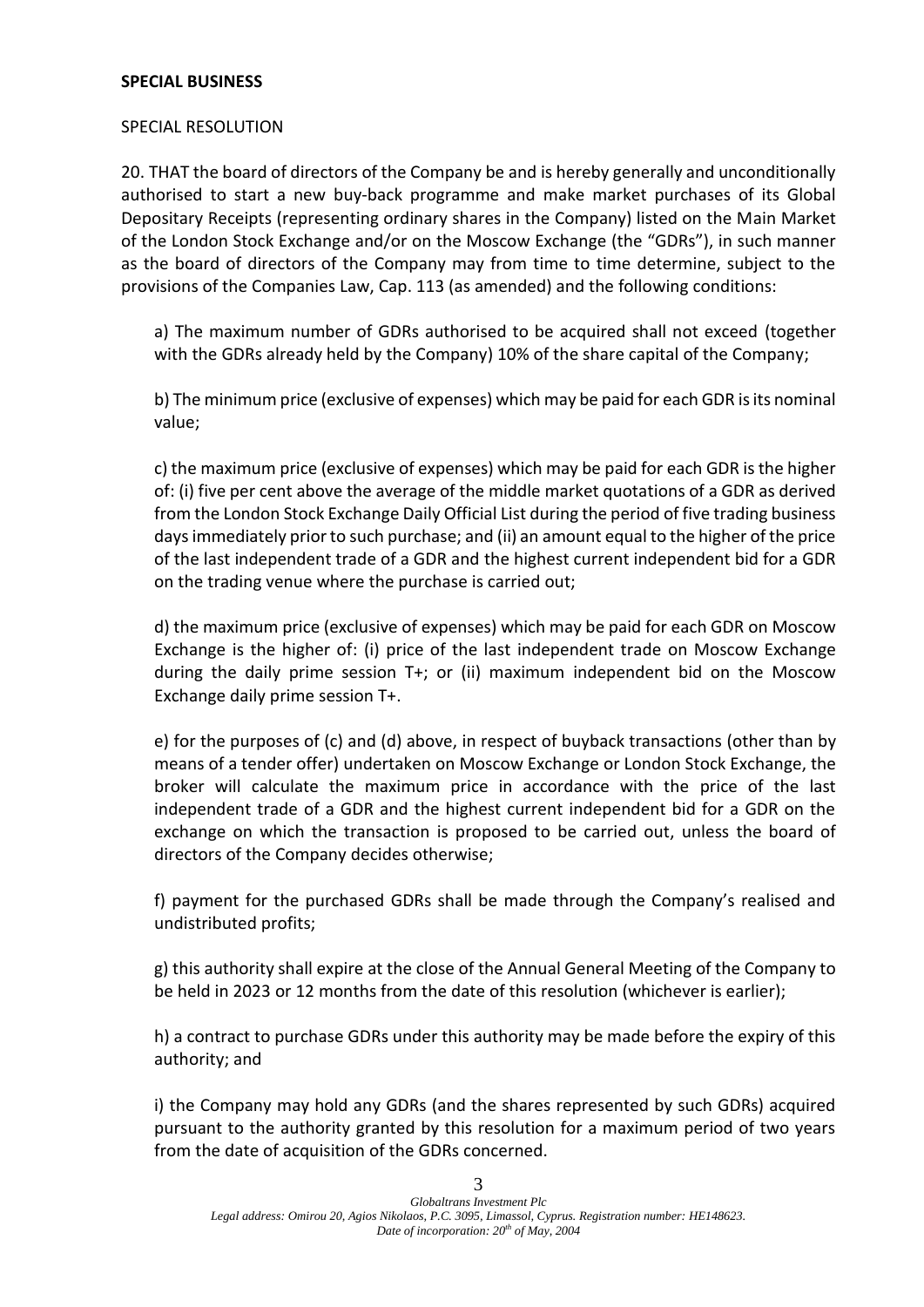j) during the period of the buy-back programme the Company may dispose of (including but not limited to cancelling (subject to Cyprus courts' approval as required by applicable law), selling, transferring, pledging, etc.) GDRs acquired in buy-back transactions from the market by a decision approved by the board of directors of the Company.

By order of the Board of Directors

......................................

Marios Tofaros Assistant Secretary 28 March 2022 Office address: Office 202, 2nd floor Kanika International Business Center 4 Profiti Ilia Street 4046 Germasogeias, Limassol, Cyprus

Notes:

1. Every member entitled to attend and vote at the above mentioned general meeting is entitled to appoint a proxy to attend and vote on his/her behalf. Such proxy need not be a member of the Company. To be valid, the relevant instrument appointing a proxy must be in the form attached to this notice of a general meeting and if applicable the power of attorney or other authority if any under which it is signed or a notarially certified copy of that power or authority shall be delivered at the registered office of the Company, at Omirou 20, Agios Nikolaos, 3095 Limassol, Cyprus, or at the office located at: 2<sup>nd</sup> floor, 4 Profiti Ilia Street, 4046 Germasogeias, Limassol, Cyprus not later than 48 hours before the time for holding the general meeting.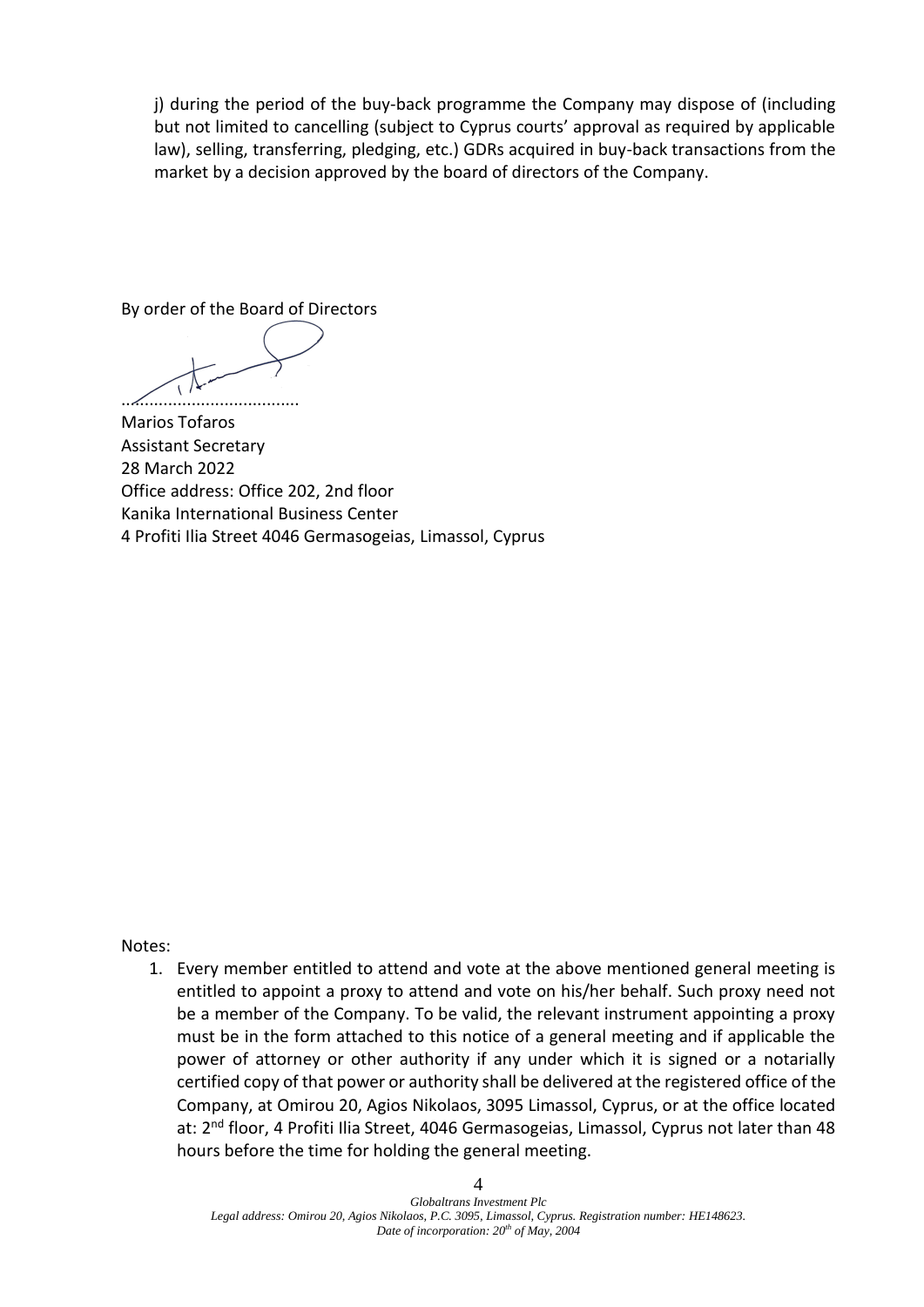## **Proxy Form**

# **To: Globaltrans Investment Plc (the "Company")**

I/We ............... of ................ being a member/members of the Company hereby appoint ............. of ........................... or failing him .......................... of ......................... as my/our proxy to vote for me/us or on my/our behalf at the General Meeting of the Company, to be held on 26 April 2022 and at any adjournment thereof.

Signed:…………………………………………

Name:…………………………………………..

Date: …………………………………….

Notes to Form of Proxy:

1. The Form of Proxy shall be in writing under the hand of the appointer or of his attorney duly authorised in writing, or if the appointer is a corporation, either under seal or under the hand of an officer or attorney duly authorised. A proxy need not be a member of the Company.

2. To be valid, this Form of Proxy and if applicable the power of attorney or other authority if any under which it is signed or a notarially certified copy of that power or authority must be delivered at the legal address of the Company, at Omirou 20, Agios Nikolaos, 3095 Limassol, Cyprus or at the office located at: 2<sup>nd</sup> floor, 4 Profiti Ilia Street, 4046 Germasogeias, Limassol, Cyprus not later than 48 hours before the time for holding the general meeting.

3. In the case of joint holders the vote of the senior who tenders a vote, whether in person or by proxy, shall be accepted to the exclusion of the votes of the other joint holders; and for this purpose seniority shall be determined by the order in which the names stand in the Register of Members.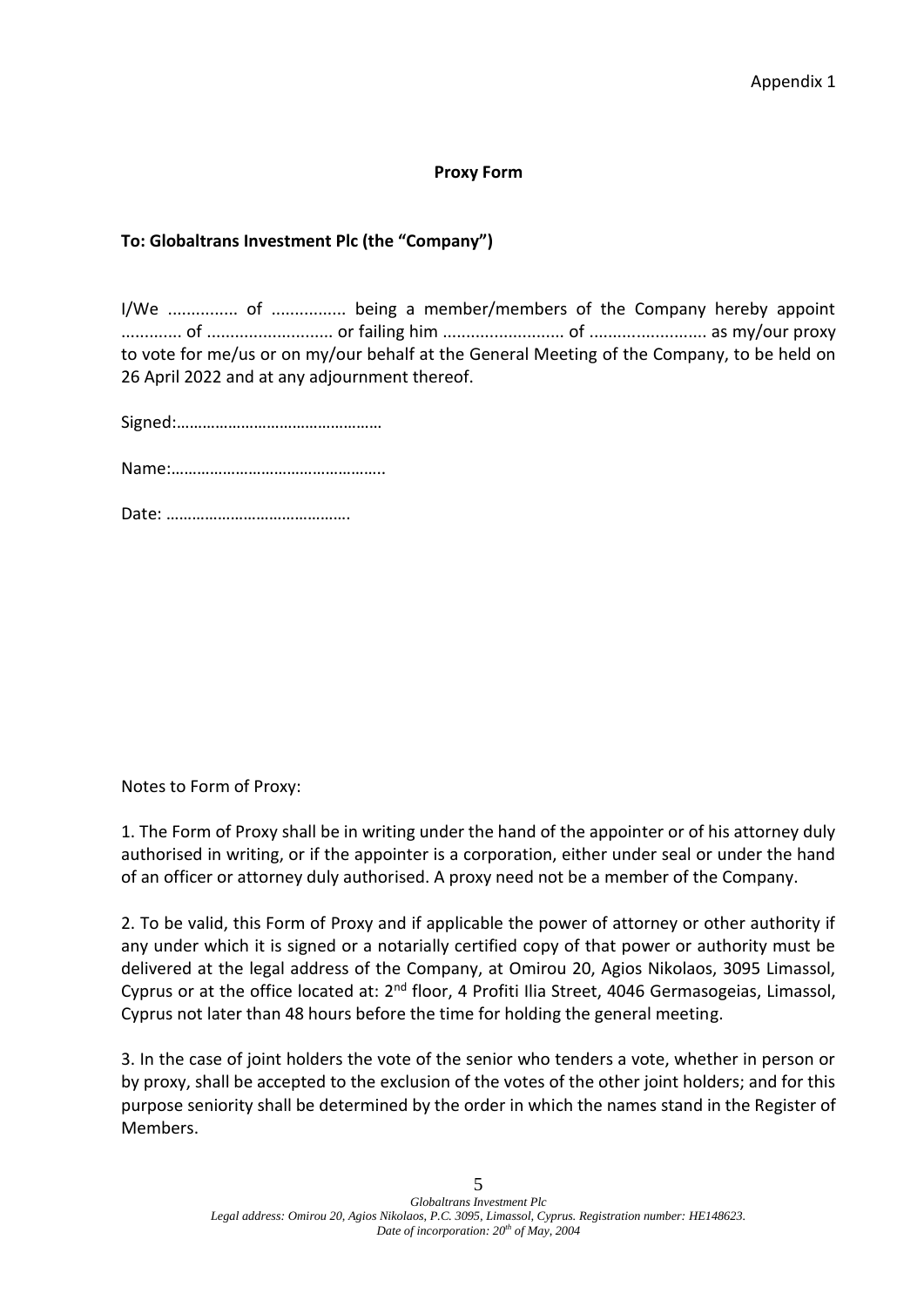# **Brief biographies of the candidates for the Board of Directors**

## **Dr. Johann Franz Durrer**

## **Senior Independent Non-executive Director**

#### **Appointed: March 2008.**

Skills and experience: Dr. Durrer began his career at Union Bank of Switzerland and in 1970 founded Fidura Treuhand AG which provides bookkeeping, auditing and financial services.

Dr. Durrer graduated from the University of Zurich with a doctorate in Economics and is a member of the Swiss Fiduciary Association.

## **John Carroll Colley**

## **Independent Non-executive Director**

## **Appointed: April 2013.**

Skills and experience: Mr. Colley has extensive experience in international trade and risk management both in the public and private sectors. From 2007 to 2010, Mr. Colley served as country manager for Russia at Noble Resources SA. Prior to that, he held a variety of positions in the public sector, including at the office of the US Trade Representative and the US Department of Commerce in Washington, DC. He worked for Linkful Ltd and Noble Resources SA in Moscow from 1992 to 1999. Mr. Colley, a fluent Russian speaker, holds an MA in History and a BA in International Affairs and Russian Studies from the University of Virginia.

Other appointments: Mr. Colley is currently the principal of Highgate Consulting LLC, a global advisory consulting company.

#### **George Papaioannou**

# **Independent Non-executive Director**

#### **Appointed: April 2013.**

Skills and experience: Mr. Papaioannou has more than 20 years in financial reporting, risk management, auditing, financial performance analysis and taxation. In 2004, he founded G. Papaioannou Auditors Ltd, which provides accounting, audit, tax and consulting services. From 2002 to 2004, he worked at Grant Thornton in Cyprus and before that for PricewaterhouseCoopers in Cyprus.

Mr. Papaioannou holds a degree in Accounting and Financial Management from the University of Essex. He is a qualified chartered accountant and a Fellow of the Institute of Chartered Accountants in England and Wales.

Other appointments: Mr. Papaioannou holds directorships in a number of family owned companies and in a very limited number of other private companies.

#### **Vasilis Hadjivassiliou**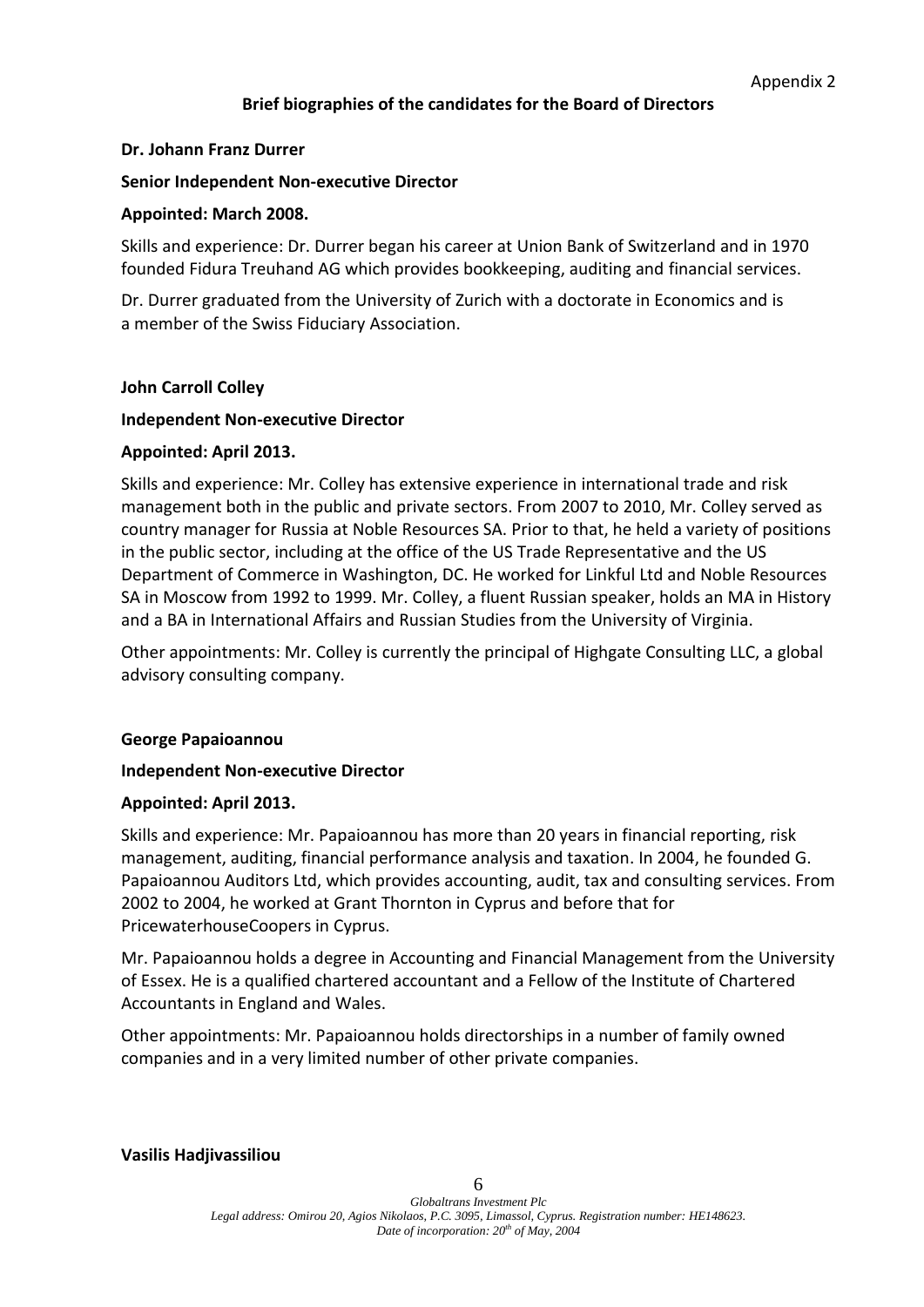## **Independent Non-executive Director**

# **Appointed: September 2019.**

Skills and experience: Mr. Hadjivassiliou was a partner in Assurance and Advisory services at PricewaterhouseCoopers (PwC), Cyprus, from 1990 until 2018 when he retired. During this time he held various leadership positions with PwC including as an elected member of the Executive Board, Head of the Limassol office as well as a number of other offices in Cyprus and was a leading figure in business development. He has extensive experience in auditing, International Financial Reporting Standards and business advisory services having advised major local and international groups including companies publicly listed on the London Stock Exchange as well as in Cyprus. Mr. Hadjivassiliou is a graduate of The University of Manchester and a Fellow of the Institute of Chartered Accountants of England and Wales.

Other appointments: Mr. Hadjivassiliou holds directorships in several companies affiliated with his family and is also a Board member in a number of other private companies.

## **Alexander Eliseev**

# **Non-executive Director**

# **Appointed: March 2008.**

Skills and experience: Mr. Eliseev co-founded Globaltrans in 2004 and has played a leading role in introducing market-based reforms to the Russian freight rail transportation market. He has spent more than 17 years in senior management positions, mostly within the rail sector, and sits on the boards of two Globaltrans subsidiaries - New Forwarding Company and BaltTransServis.

Mr. Eliseev is a graduate of the Russian State Medical University where he studied biophysics. Other appointments: Mr. Eliseev is Chairman of the Board of Globaltruck, a leading freight trucking operator in Russia, listed on the Moscow Exchange.

# **Alexander Tarasov**

#### **Non-executive Director**

# **Appointed: April 2013.**

Skills and experience: Mr. Tarasov served as a deputy director general in Sevtekhnotrans, a Globaltrans subsidiary that subsequently merged with Ferrotrans. He has held management positions at a number of leading Russian companies across different sectors, with a focus on financial management and analysis.

Mr. Tarasov graduated from the Bauman Moscow State Technical University with a degree in Engineering and holds a degree in Economics from the Moscow State University of Commerce.

**Andrey Gomon**

**Non-executive Director**

**Appointed: April 2017.**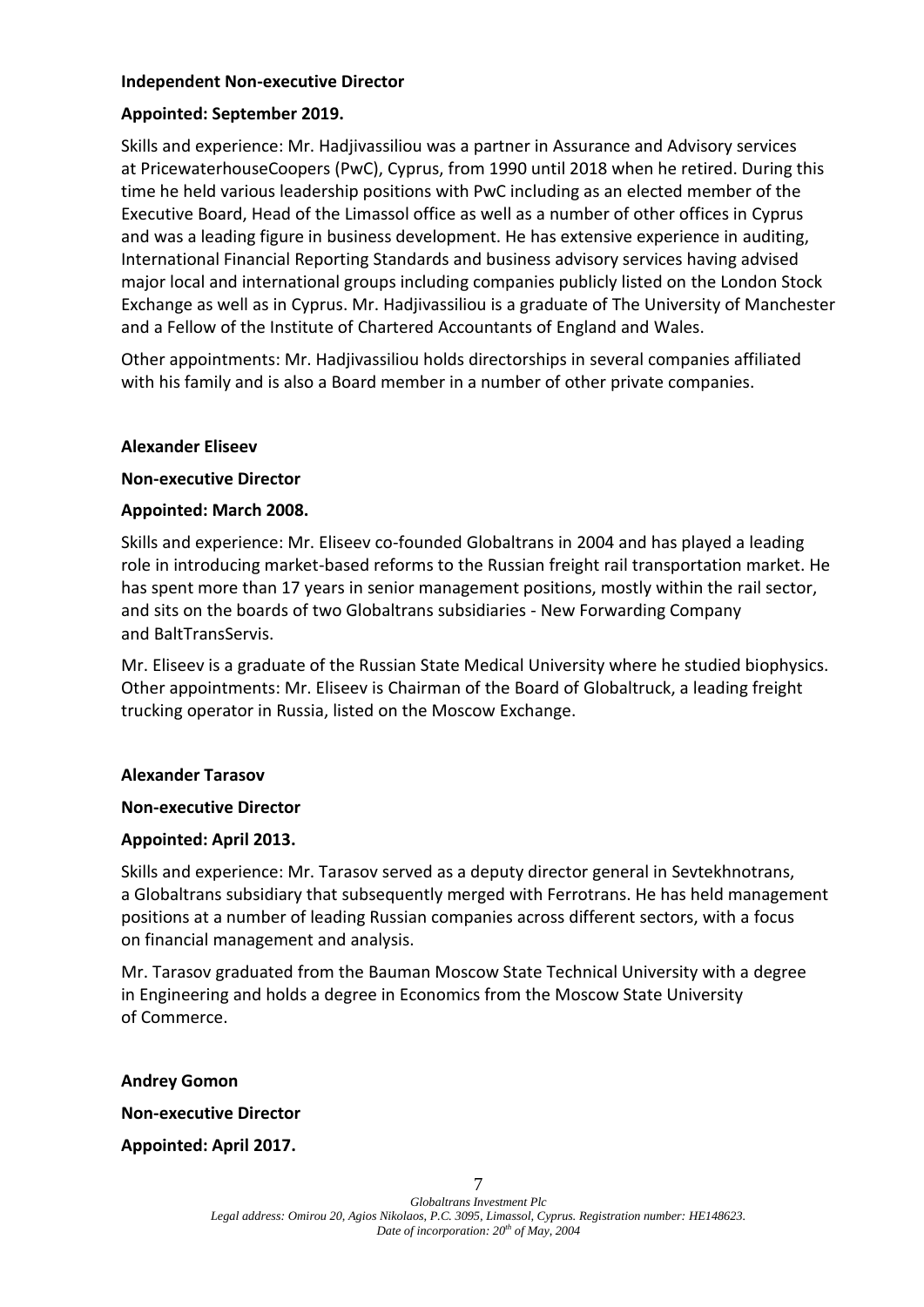Skills and experience: Mr. Gomon has over 13 years management experience in the railway industry. From 2006 to 2012 he was CEO of Transoil, one of the largest oil rail transportation companies in Russia, having previously served as CFO between 2003 and 2006. He sits on the boards of two Globaltrans subsidiaries - New Forwarding Company and BaltTransServis.

Mr. Gomon studied economics at St Petersburg State University and holds an MBA from INSEAD.

# **Elia Nicolaou**

# **Non-executive Director, Company Secretary, Secretary to the Board**

# **Appointed: March 2008.**

Skills and experience: Ms. Nicolaou has extensive experience in commercial, corporate and funds law. She is currently the Managing Director of Amicorp (Cyprus) Ltd. Previously, she was head of the Corporate Legal department at Polakis Sarris LLC and also worked at C. Patsalides LLC. Ms. Nicolaou is a member of the Board of CIFA and WICCI, the Chair of Cyprus-South East Asia Business Association, participates in various associations of the Cyprus Chamber of Commerce and sits on the boards of other listed and private companies.

Ms. Nicolaou graduated with an LLB in Law from the University of Nottingham and holds an LLM in Commercial and Corporate Law from University College London. She has an advanced diploma in Business Administration from the Cyprus International Institute of Management. She was admitted to the Bar in Cyprus in 2003.

# **Marios Tofaros**

# **Non-executive Director**

# **Appointed: April 2013.**

Skills and experience: Mr. Tofaros is a director of the Client Accounting department at Amicorp (Cyprus) Ltd. He was a financial accountant at Depfa Investment Bank Ltd from 2004 to 2008 and a finance officer at Louis Catering Ltd from 2003 to 2004. He has held various positions in the Audit department at KPMG Cyprus.

Mr. Tofaros has a degree in Accounting, Finance and Economics and a master's degree in Business Studies, both from the University of Kent. He holds a chartered certified accountant (FCCA) diploma and is a member of the Institute of Certified Public Accountants of Cyprus.

# **Melina Pyrgou**

# **Non-executive Director**

# **Appointed: April 2013.**

Skills and experience: Ms. Pyrgou is a barrister and registered insolvency practitioner and has practised corporate law for over 25 years. She is currently Managing Director of Pyrgou Vakis Law Firm, a Cyprus based corporate and commercial law practice. Previously she was Director of Legal Services at PricewaterhouseCoopers in Cyprus. Ms. Pyrgou served as the Chairman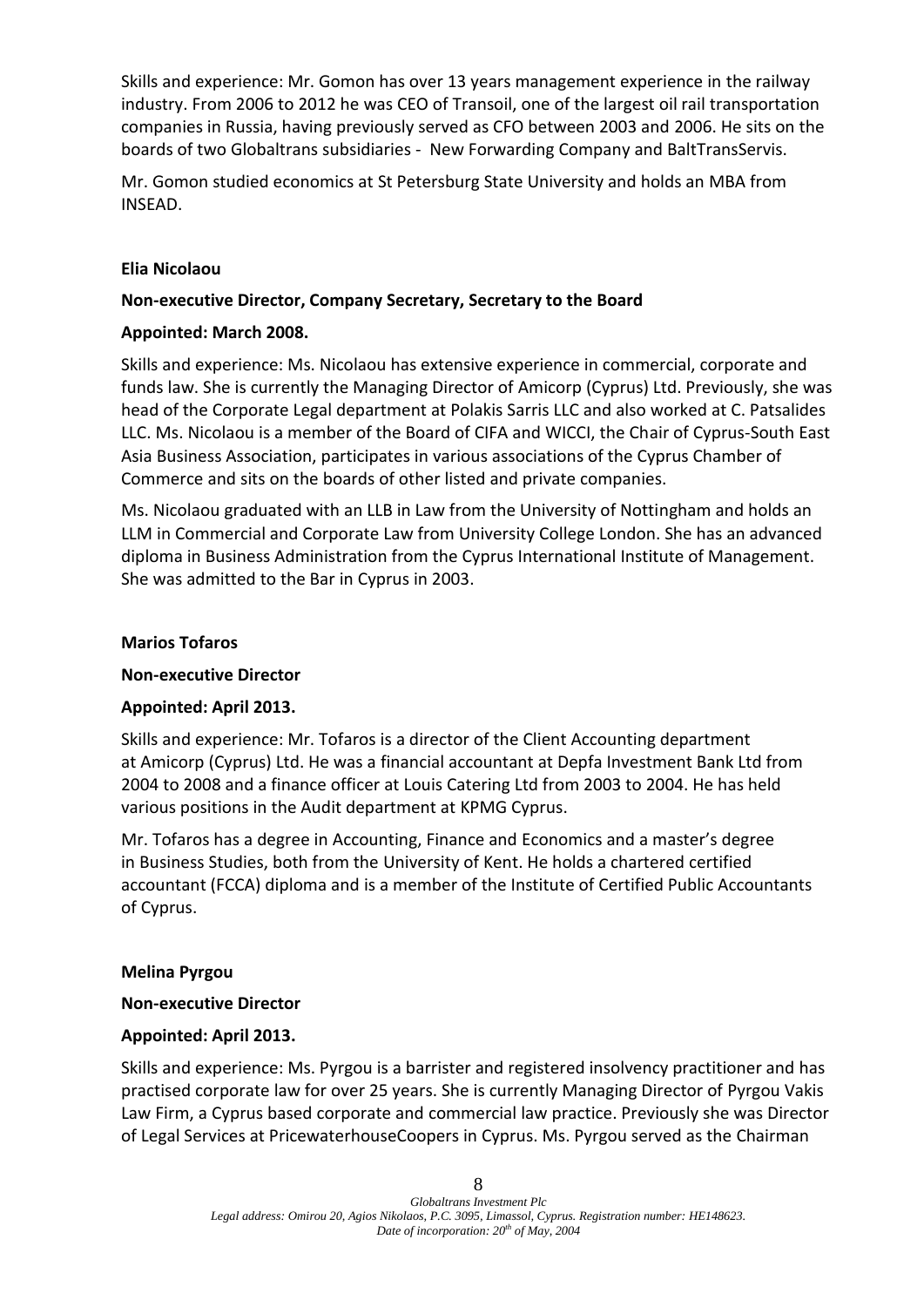of EuropeFides Association, a European network of accounting, audit, tax and legal firms, from 2015 to 2016 and is a member of various business associations.

Ms. Pyrgou graduated from the University of Keele with a degree in Law and Sociology and holds a diploma in Environmental Law from the University of Geneva. She was called to the bar in Cyprus in 1992 and in London (Grays Inn) in 1995.

Other appointments: Ms. Pyrgou currently serves as a member of the Cyprus Investments Promotion Agency (CIPA). She also sits on the Disciplinary Committee of the Institute of Certified Public Accountants of Cyprus (ICPAC). Ms. Pyrgou is also a Board member of the Health Insurance Organisation.

# **Michael Thomaides**

## **Non-executive Director**

# **Appointed: April 2014.**

Skills and experience: Mr. Thomaides served as a director at Globaltrans from 2004 to 2008 and sat on the Board of Global Ports Investments PLC, Russia's leading container port operator. He has been a director at Leverret Holding Ltd (Cyprus) since 2007.

Mr. Thomaides graduated from London Southbank University with a BSc degree in Consumer Product Management.

## **Alexander Storozhev**

## **Executive Director**

# **Appointed: April 2013.**

Skills and experience: Mr. Storozhev has held senior management roles throughout a 20-year career in the rail industry and has been with Globaltrans since it was established. He is chairman of a number of Globaltrans subsidiary boards, including AS Spacecom, AS Spacecom Trans, GTI Management and BaltTransServis and serves on the boards of other Globaltrans subsidiaries including New Forwarding Company and Ural Wagonrepair Company. Since February 2015 he has been Director of Investments and Business Development at New Forwarding Company. Mr. Storozhev is a recipient of the "Honoured Transport Worker of CIS" Award.

Mr. Storozhev graduated from the Kiev Military Academy of Aviation and Engineering in 1990 with a degree in Engineering. He holds a diploma from the Mirbis Business School in Moscow and a Master's degree in Business Administration and Finance.

# **Konstantin Shirokov**

# **Executive Director**

# **Appointed: March 2008**

Skills and experience: Mr. Shirokov has over 12 years of senior international management experience. Prior to joining Globaltrans, he worked in senior finance roles at Mechel and as an economist at Glencore International. He served as a non-executive member on the board